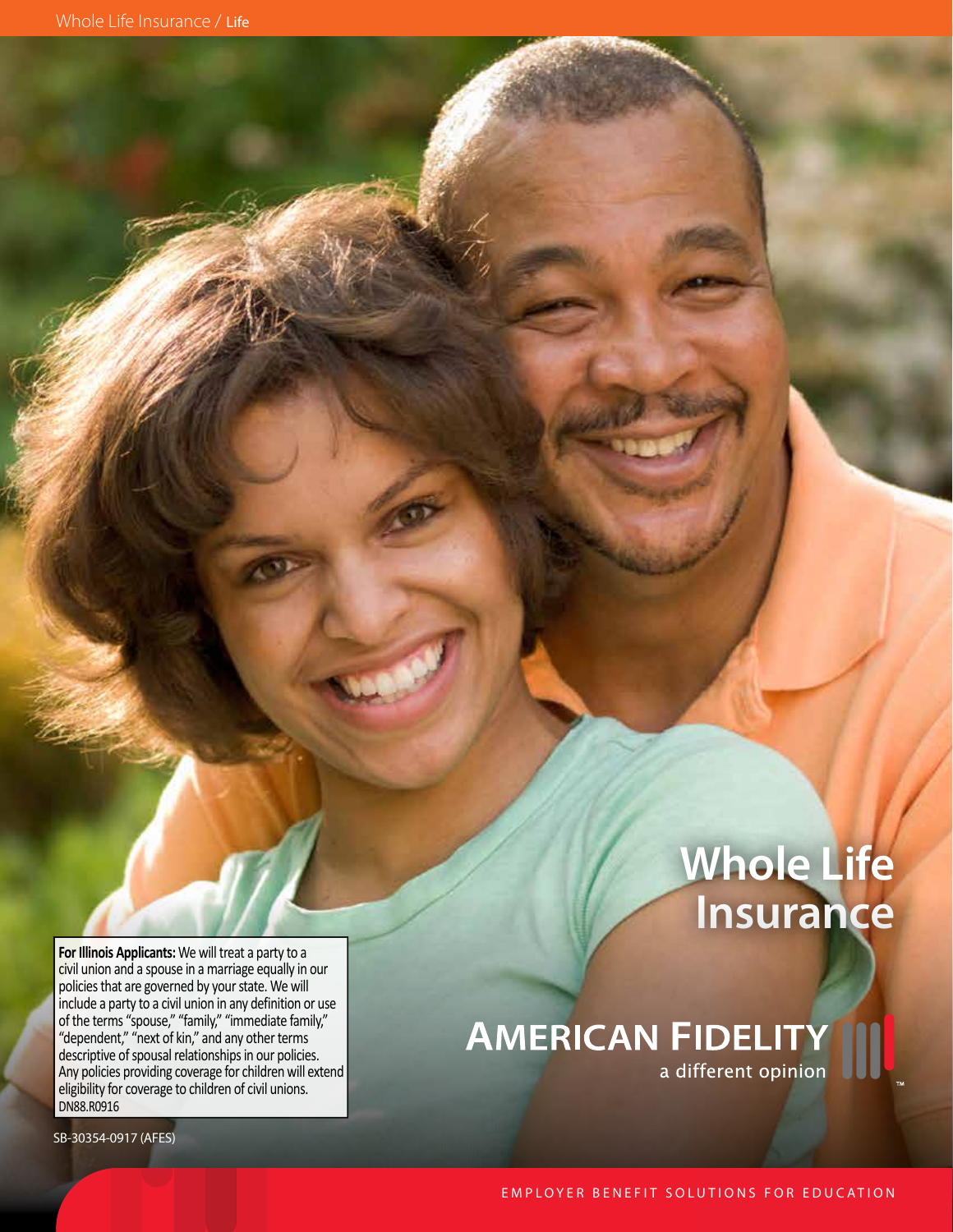## Why You Need Individual Whole Life Insurance

It's important to prepare for the unexpected and help ensure your loved ones will be financially protected in the event of a tragedy. Your life insurance benefit can help replace your income and help your family meet important financial needs like funeral expenses, everyday living costs, and college.

American Fidelity Assurance Company's Whole Life Insurance provides protection for your entire life. It's an individual policy, which means you own it and can take it with you when you leave employment or when you retire to age 121. The premium and amount of protection stay the same as long as the policy is in force, provided premiums are paid as required.



### **Flexibility When You Need It**

EQUE COSES By choosing a Whole Life Policy, you have flexibility to<br>Unpaid Medical Bills adjust your benefits when needed. Cash value flexibility features include:

- Take a **Cash Surrender** and terminate your Policy. With this option, you will receive a check equal to your plan's current available cash value. In many situations, cash surrenders may be paid tax free.<sup>1</sup>
- **• Partial Surrender:** You can withdraw a small portion of the policy's cash value in the form of cash, in exchange for a proportional reduction to the policy's available cash value and the face amount.
- **• Loans:** You can borrow against your cash value at a competitive 8% loan interest rate.

**Discontinue Your Premium While Keeping Your Coverage Active**

- Same Amount of Coverage Shorter Length of Time: Under the **Extended Term Insurance** provision, your policy's original face amount (minus outstanding loans or accelerated benefit payments) will now only be guaranteed for a specific term of time. In addition, your premium is "paid in full" until your new extended term period expires, terminating your policy.
- Coverage to Age 121 Smaller Guaranteed Benefit Amount. You may rest easy knowing you are covered for your entire life by utilizing the **Reduced Paid-Up Provision** and reducing your original death benefit to a smaller amount. Enjoy being premium-free while having the security of guaranteed lifetime coverage, just at a reduced benefit amount. Plus your cash value will continue to accumulate.

### **Three Easy Steps to Get Covered**



<sup>1</sup>As long as the cash surrender does not exceed the total premiums received under the policy since inception. Please consult your tax consultant for your specific *situation. 2 Issuance of the policy may depend on the answer to these questions. 3 Interim coverage for death will be in force from the date your application is signed if on such date the proposed insured is insurable per our underwriting guidelines for the requested coverage in accordance with the terms of the policy. This interim coverage for death will remain in force until the earlier of: 1) the date a policy becomes effective; 2) the date we decline the application; or 3) the date we notify the proposed insured that they are ineligible for interim coverage. The employee and/or spouse must remain actively at work during the interim coverage period. If the*  death of the proposed insured occurs during the interim coverage period, the first month's premium will be subtracted from the policy proceeds. Interim coverage is *only for death benefits under the base policy and Children's Term Rider. No interim coverage benefits are available under any Waiver of Premium Rider, Accidental Death and Dismemberment Rider, Accelerated Benefit Rider for Long Term Illness or Accelerated Benefit for Critical Illness Rider.*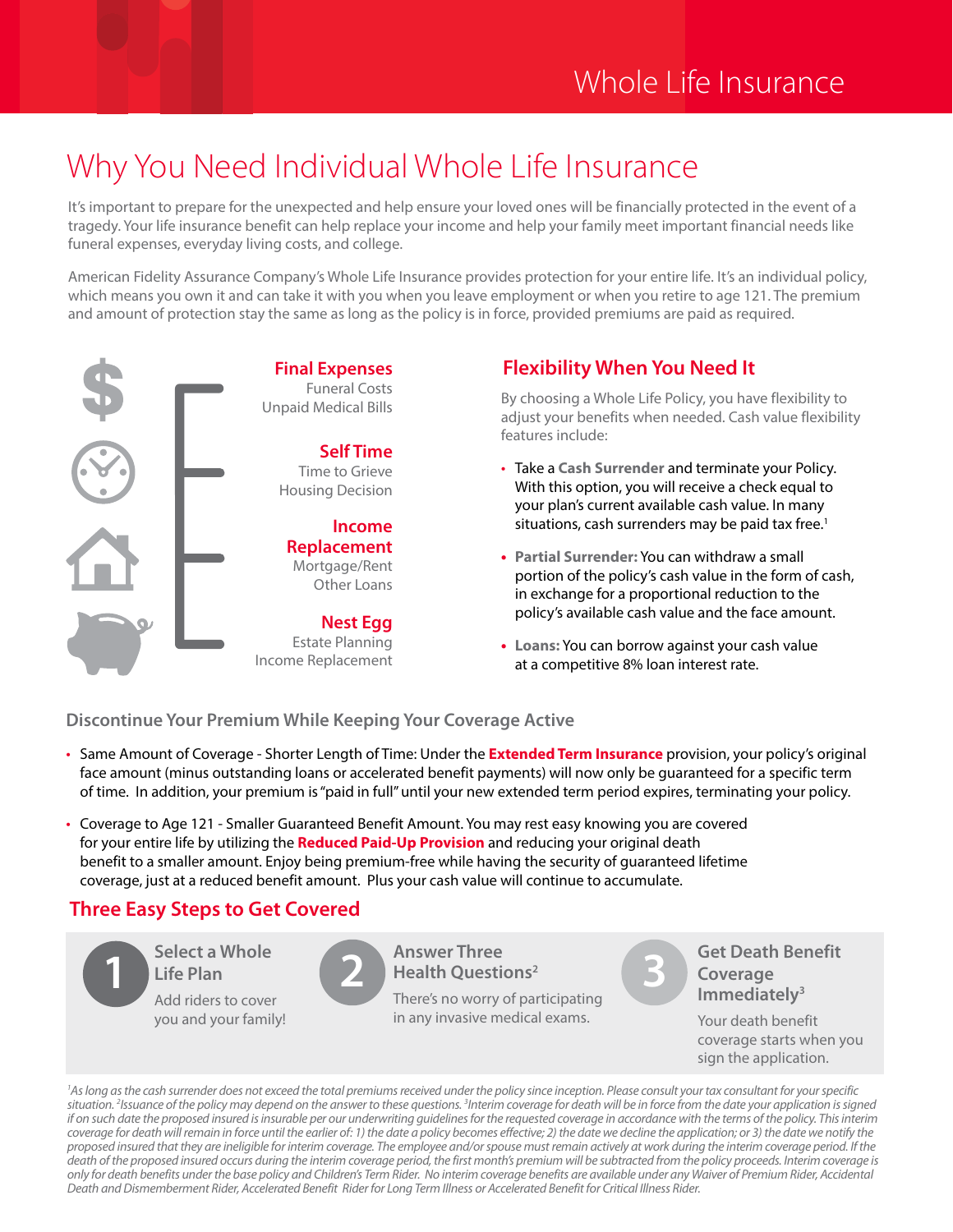#### **EMPLOYEE ISSUE AGE AND MAXIMUM4 SPOUSE ISSUE AGE AND MAXIMUM4**

*Ages 17\*-49: \$300,000 Ages 50-65: \$100,000 Ages 66-70: \$10,000*

*Ages 1 month - 26: (14 in MA, WA; 17 in MI, PA) \$50,000 (\$15,000 in WA)*

#### **RATES BASED ON ISSUE AGE AND TOBACCO STATUS LEVEL PREMIUM AND DEATH BENEFIT5**

*Your premiums will be based on your age on the date your policy becomes effective. You may be eligible for reduced rates if you are a non-tobacco user.*

*Ages 17\*\*-49: \$50,000 Ages 50-60: \$25,000*

#### **CHILD/GRANDCHILD ISSUE AGE AND MAXIMUM ACCELERATED BENEFIT FOR TERMINAL CONDITION**

*You can receive a portion of the chosen death benefit if you are diagnosed with a Terminal Condition, as defined in the policy.*

*Premiums and the death benefit are guaranteed to remain level for the life of the policy to age 121. Death benefits are generally paid tax free8 .* 

## Enhance Your Plan6

#### **Waiver of Premium Rider**

This rider waives the premium if the base Insured becomes totally disabled, as defined in the rider, for at least six consecutive months. Premiums are waived for the base policy and any attached riders. Issue age is 17-60. The rider terminates at age 65.

#### **Accidental Death and Dismemberment Rider**

This rider provides coverage upon death, dismemberment or paralysis of the base Insured prior to age 70 if such death, dismemberment, or paralysis results from accidental causes, as defined in the rider. This rider also provides an additional 10% seatbelt benefit, if the police accident report certifies the base Insured was wearing a properly fastened seatbelt at time of death. Benefits are payable once per Covered Accident.

#### **Children's Term Rider**

This rider provides level term life insurance protection for all your eligible children who are between the ages of one month through age 19 (17 in MI, PA;14 in MA, WA). Coverage remains on each child until age 26 or marriage of the child prior to age 26. Your covered child may also convert this rider for up to five times the amount of coverage (subject to a \$100,000 limit overall) to any form of permanent insurance offered by American Fidelity for conversions. One premium covers all eligible children. Three benefit levels are available: \$10,000, \$20,000, and \$30,000 (\$15,000 in WA).

#### **Accelerated Benefit for Long Term Illness Rider**

This rider provides for two equal advances of a portion of the base policy's death benefit due to a Long Term Illness if we receive satisfactory proof of Long Term Illness prior to each annual payment. Coverage is available on the base Insured only.

### **Accelerated Benefit for Critical Illness Rider**

This rider provides for an advance of a portion of the base policy's death benefit due to a Critical Illness, defined as a Heart Attack, Permanent Damage Due to Stroke, Invasive Cancer, Major Organ Failure, or End Stage Renal Disease. The rider is designed to provide for only one acceleration for one of the Critical Illnesses shown. Rider terminates upon acceleration.

#### **SAMPLE NON- TOBACCO MONTHLY PREMIUM RATES FOR BASE WHOLE LIFE PLAN7**

|    | \$10K <sup>+</sup> | \$50K <sup>+</sup> | \$100K   | \$150K   | \$300K   |
|----|--------------------|--------------------|----------|----------|----------|
| 25 | \$9.00             | \$32.00            | \$61.00  | \$88.50  | \$174.00 |
| 35 | \$12.00            | \$47.00            | \$91.00  | \$133.50 | \$264.00 |
| 45 | \$17.10            | \$72.50            | \$142.00 | \$210.00 | \$417.00 |
| 55 | \$25.80            | \$116.00           | \$229.00 | n/a      | n/a      |

+Shaded amounts available for spouse base policy purchases.

*4 Face amounts vary based on issue age. Issuance of coverage may be subject to responses received to a few medical questions. 5 Provided no partial surrenders or*  accelerated benefits are taken. <sup>6</sup>Additional riders are subject to our general underwriting criteria and coverage is not guaranteed. Rider availability varies by state.<br><sup>7</sup>Example is based on monthly non-tobacco rates for *Example is based on monthly non-tobacco rates for a WL14 base plan only. For specific ages, rates or face amounts, contact your American Fidelity account manager. 8 Please consult your tax advisor for your specific situation.* **\*In the states of AK, AR, CO, IA, KS, MN, MO, NH, OR, PA, RI, SC, SD, TN and WI, the minimum issue age for younger employees is 18. \*\*In the states of MO and PA, the minimum issue age for younger spouses is 18.**